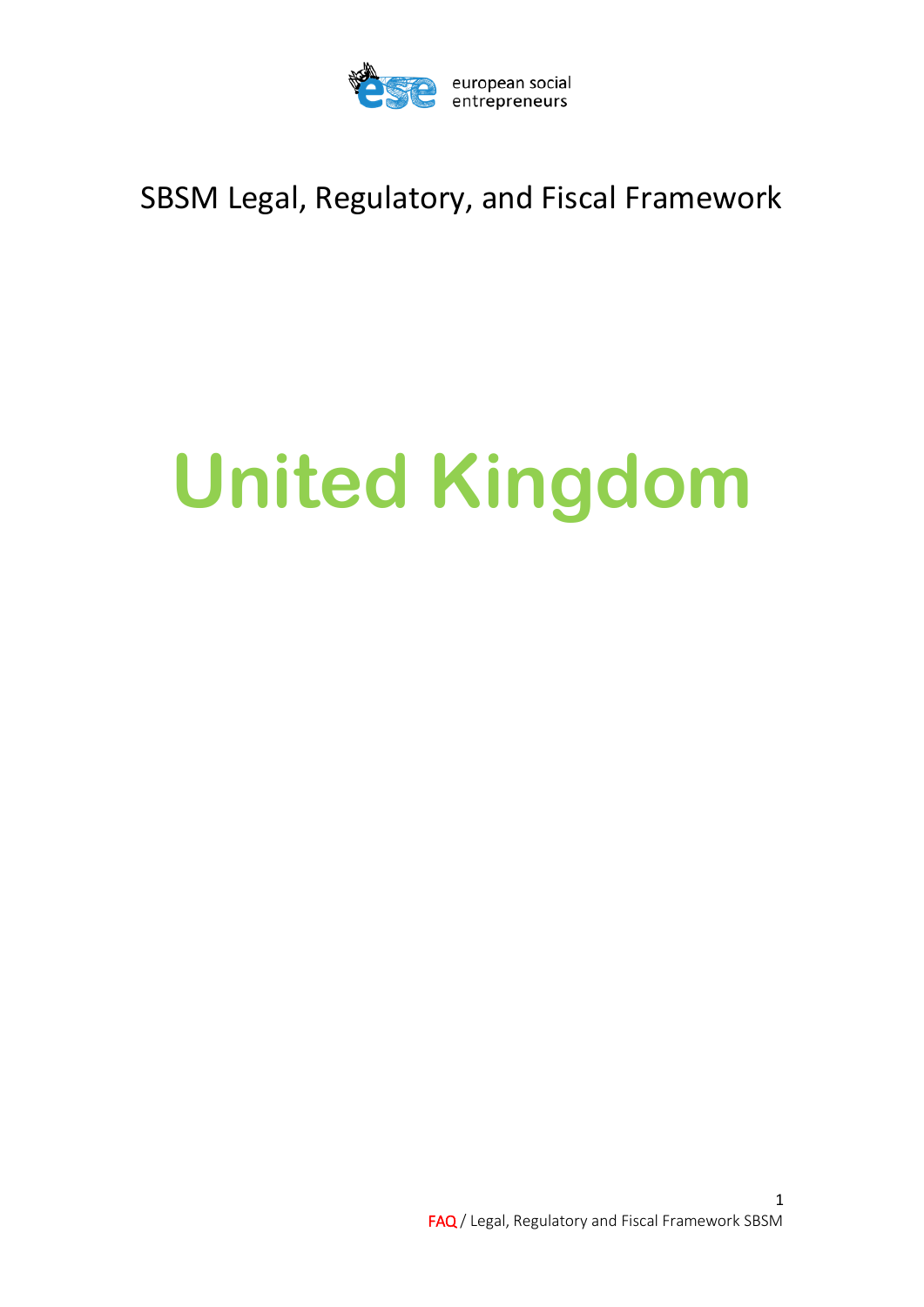

### **Table of Contents**

| 1. Which is the legal framework for social enterprises in your country? 3          |
|------------------------------------------------------------------------------------|
| 2. How social enterprises are defined according to the country's legal framework?3 |
| 3. Which are the main types of social enterprises that exist in your country? 4    |
| 4. What is the process of registering a social enterprise in your country?5        |
| 5. How social enterprises are treated under tax law in your country? Are there any |
| 6. Procurement: Any special provision for social enterprises? Please describe7     |
|                                                                                    |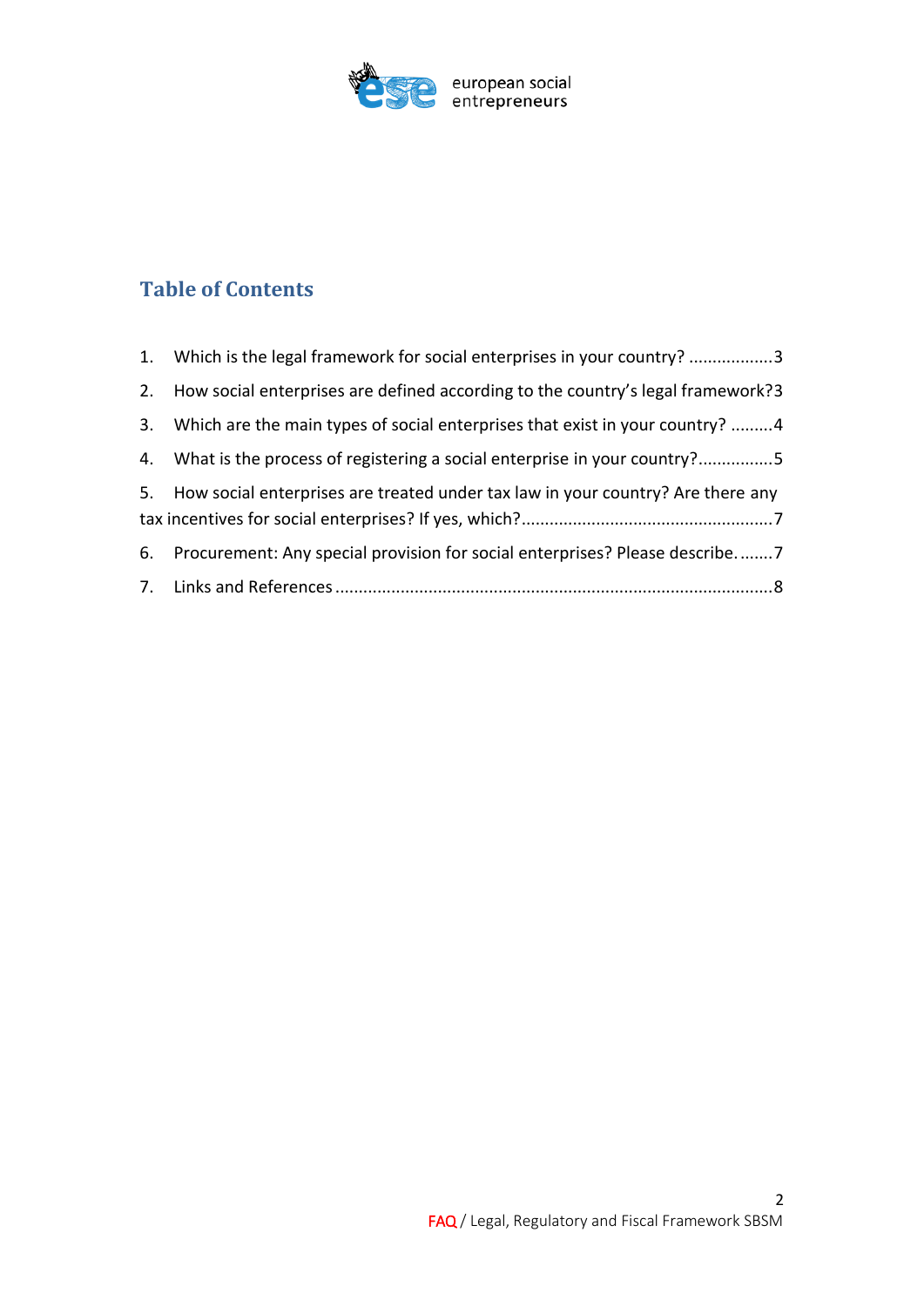

#### <span id="page-2-0"></span>**1. Which is the legal framework for social enterprises in your country?**

The Labour government of the 1990s referred to the *Big Society,* a vision of community where action and power shifts from the state towards individuals and organisations. The organisations that grew to meet this challenge were referred to as the Third Sector (hence the title of the project, EU Sector 3). The Third Sector refers to and includes social businesses, social enterprises, community interest companies (CICs), charities and NGOs (Non Government Organisations) and what distinguishes them all is that profit does not go back to shareholders but are invested into community projects. These organisations do not normally have shareholders and those that work for, or own a social business take a wage, but do not receive dividends in the same way as they would if they were a public limited company (PLC), an SME, for example. The exception is when a PLC changes to become a CIC.

Social businesses conform to the same regulations and laws of any company in the UK. Every law that relates to Health & Safety, Equal Opportunities, Employment Rights is universal. Social businesses also have to comply with fiscal regulations, although many will be exempt from Value Added Tax (VAT) because of level of turnover or because of their charitable status.

#### <span id="page-2-1"></span>**2. How social enterprises are defined according to the country's legal framework?**

The Third Sector refers to and includes social businesses, social enterprises, community interest companies, charities as well and what distinguishes them all is that profit does not go back to shareholders but are invested into community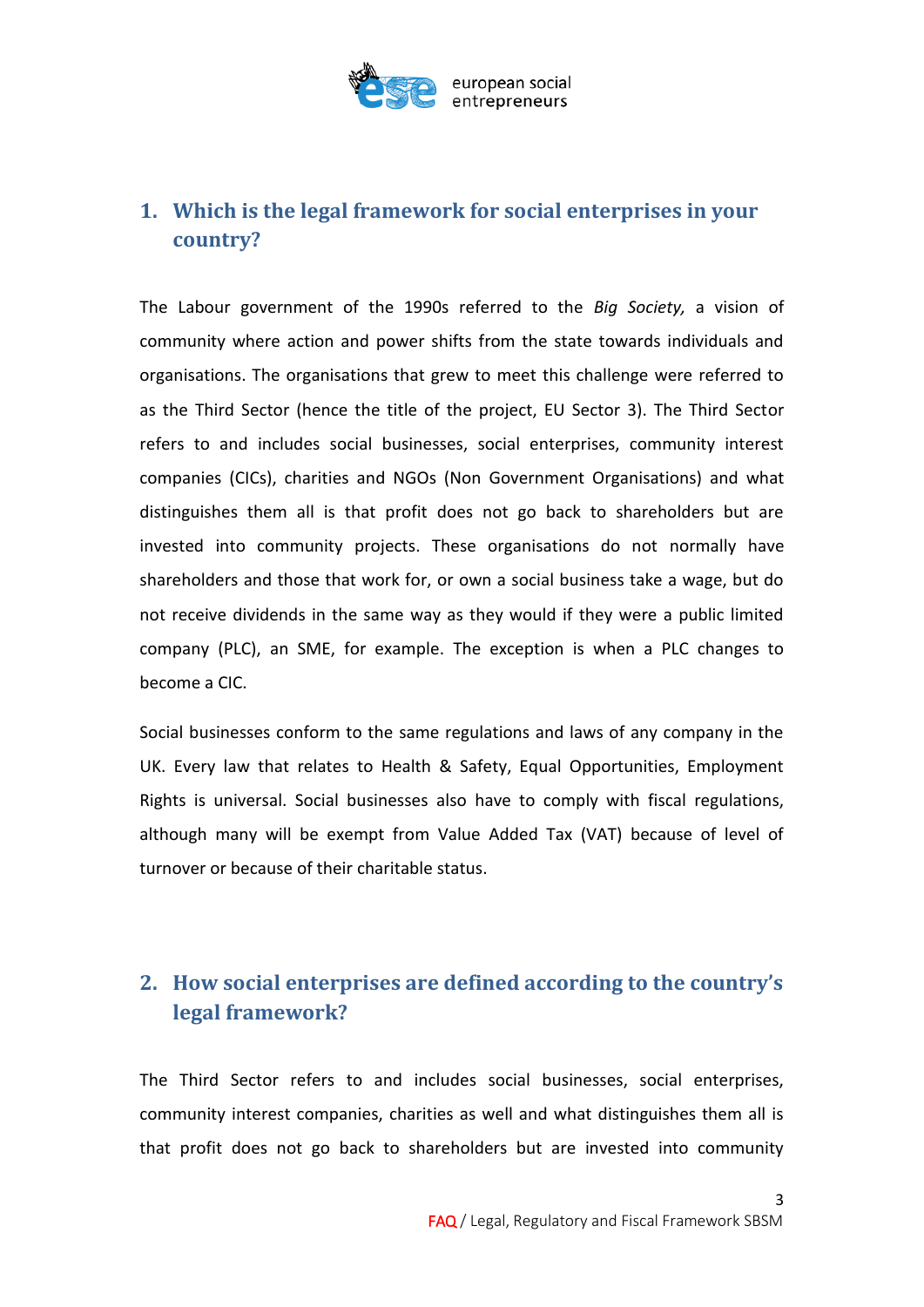

projects. These organisations do not normally have shareholders (with the exception of some CICs) and those that work for, or own a social business take a wage, but do not receive dividends in the same way as they would if they were a public limited company, an SME, for example.

Social enterprises are defined by their constitution. They can be charities, companies limited by guarantee, Community Interest Companies (CICs) each of which will have strategic boards (directors or trustees) but not shareholders.

#### <span id="page-3-0"></span>**3. Which are the main types of social enterprises that exist in your country?**

There are now over 2,000,000 people working in the Third Sector in the UK, with increasing growth amongst the 18-24 age range. In 2012, 24% of SME employers thought of themselves to be social enterprises, or as businesses with social or environmental aims. However in reality a social enterprise must fit into the following categories: it should not pay more than 50% of profit or surplus to owners or shareholders; it should not generate more than 75% of income from grants or donations; it should not generate less than 25%of income from trading and it should have social and environmental objectives and reinvest for that purpose. In the UK, they are most likely to be limited companies (PLCs), social enterprises (CLGs) or CICs. It is noticeable that the average annual turnover for a social enterprise is approximately 33% to 50% lower than that for PLCs/ SMEs.

In Greater Manchester there are an estimated 14,592 organisations operating in the voluntary sector, this includes social enterprises in their various forms and also charities and co-operatives. They tend to work in key areas such as health and wellbeing (37%); community development (37%); education, training and research (28%) and sport and leisure (27%). In general they work with specific groups of beneficiaries such as children (24%), young people (24%) and women (26%).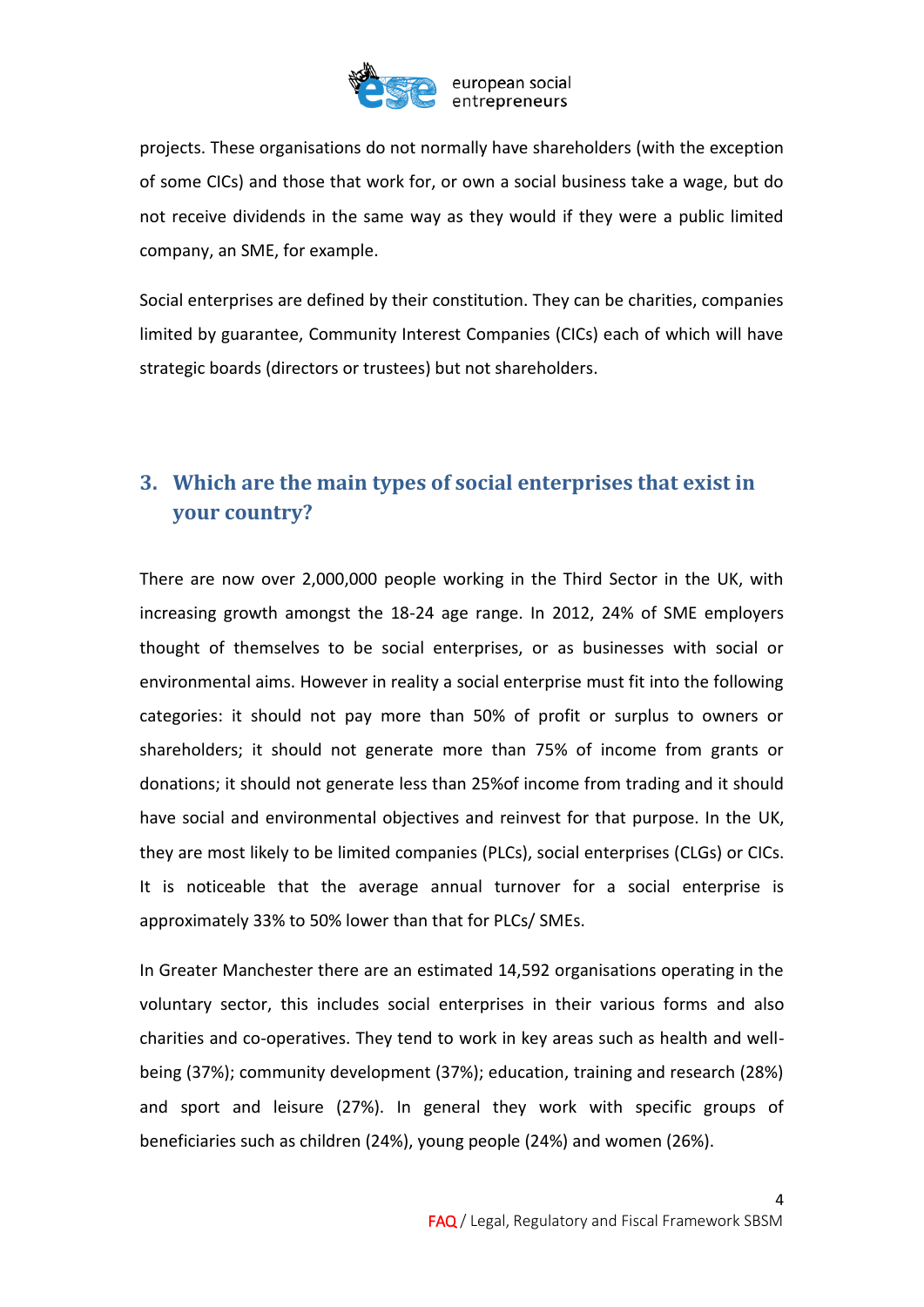

#### <span id="page-4-0"></span>**4. What is the process of registering a social enterprise in your country?**

To register a social enterprise (company limited by guarantee) or a CIC the founder has to register on-line or in writing with Companies House. It is normally £15 to register a company on-line. Every company has to complete Articles of Association signed by each Director and a Memorandum of Association which explains the operations of the board and the legal framework of the company. Every company registered with Companies House will have a unique number and the names of the directors and the annual accounts are placed on-line within the public domain.

The community interest company, or CIC, is a relatively new regulatory regime that can only be applied to organisations that are registered as companies (whether limited by guarantee or by shares).

Essentially, CIC status offers a degree of regulation for social enterprises that is less stringent than that applying to charities, but still protects the CIC's assets in the hope that this will re-assure its founders and potential funders and supporters. CICs are regulated by the CIC Regulator, who is an officer within the UK's Companies House.

The key features of CIC status are:-

 CIC status is an overlay on one of the existing forms of limited company. An organisation registers as a company limited by guarantee, or as a company limited by shares (public or private) and  $-$  either simultaneously or at a later date  $-$  applies to the CIC Regulator for CIC status. (This is comparable to the present situation of charitable companies, which are regulated both by Companies House and the Charity Commission.)

• It is not possible for an organisation to be both a CIC and a charity, though a charity's subsidiary company may be registered as a CIC if it qualifies.

A company must pass a "community interest test" to register as a CIC.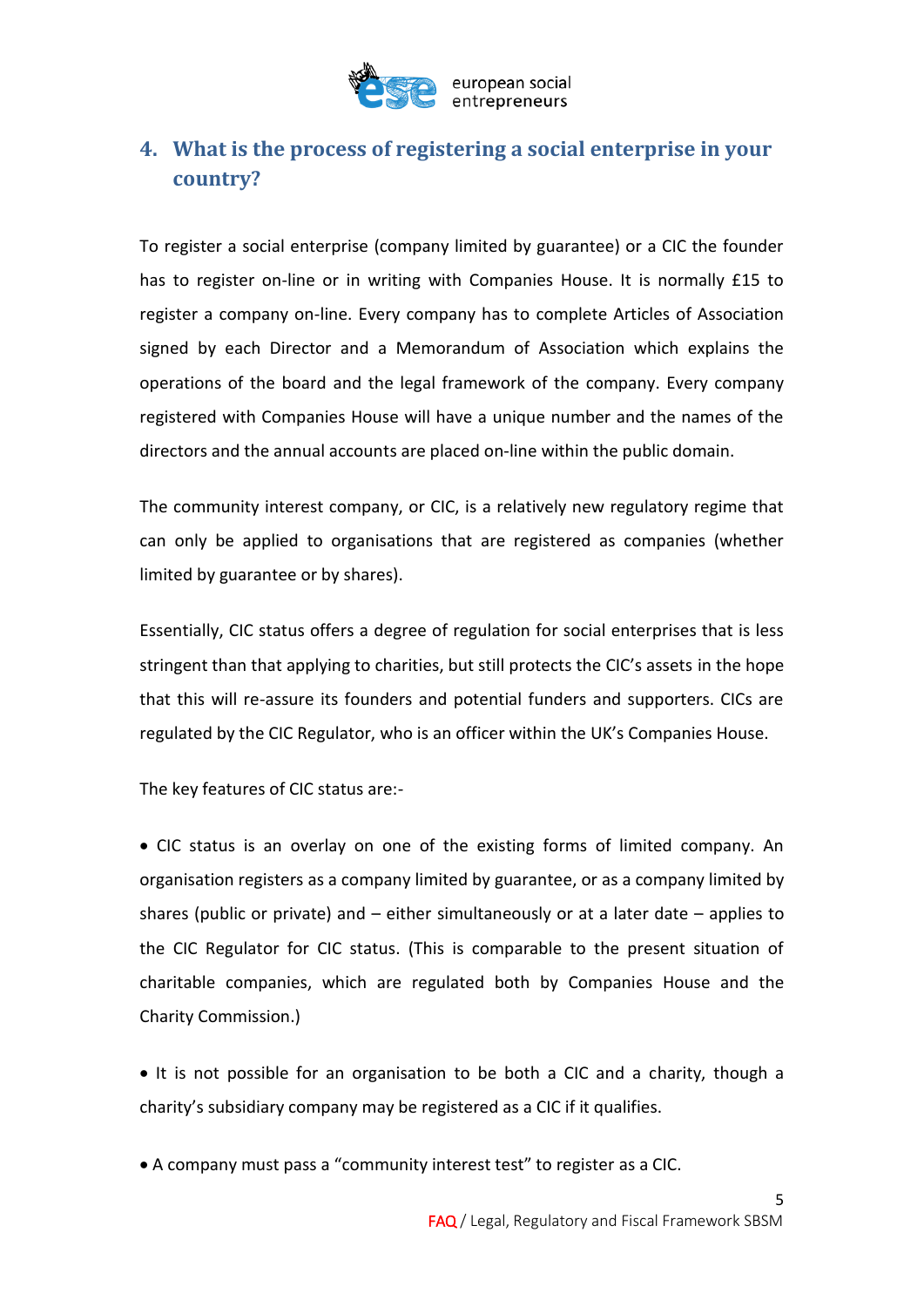

 The CIC is an "asset-locked" body: it may not give its income or assets away, to members or to others, except to another asset-locked body (usually either another CIC or a charity).

 CICs are subject to fewer rules than charities but do not at present have the financial benefits of charitable status, in terms of tax exemptions, rates relief and so on.

 As with charitable status, it is not possible to de-register. If a CIC is wound up its assets must go to another asset-locked body.

 A CIC which is a company limited by shares may pay dividends, but only up to prescribed limits.

• It is permissible for a CIC to pay its own directors (unlike a charity). Excessive salaries could, of course, be seen as a breach of the asset lock  $-$  a means of getting money in- tended for community benefit into the pockets of individuals. CICs are therefore required to "consider whether the particular level of remuneration paid to directors is justified in terms of the benefit to the community resulting from it".

 Directors' salaries, if any, must be published in the annual report, alongside information on any dividends and interest paid, and this information is available to the public through Companies House.

The Regulator has prescribed powers of enforcement that can be used if there are believed to be "matters of concern" and intervention in the affairs of a CIC is "necessary to maintain confidence in CICs". These powers include removing directors and confiscating assets. With- out any power of intervention, regulation would be effectively meaningless; but the Regulator stresses that these powers will only be used when really necessary and there has been little evidence as yet of the Regulator interfering in the affairs of CICs.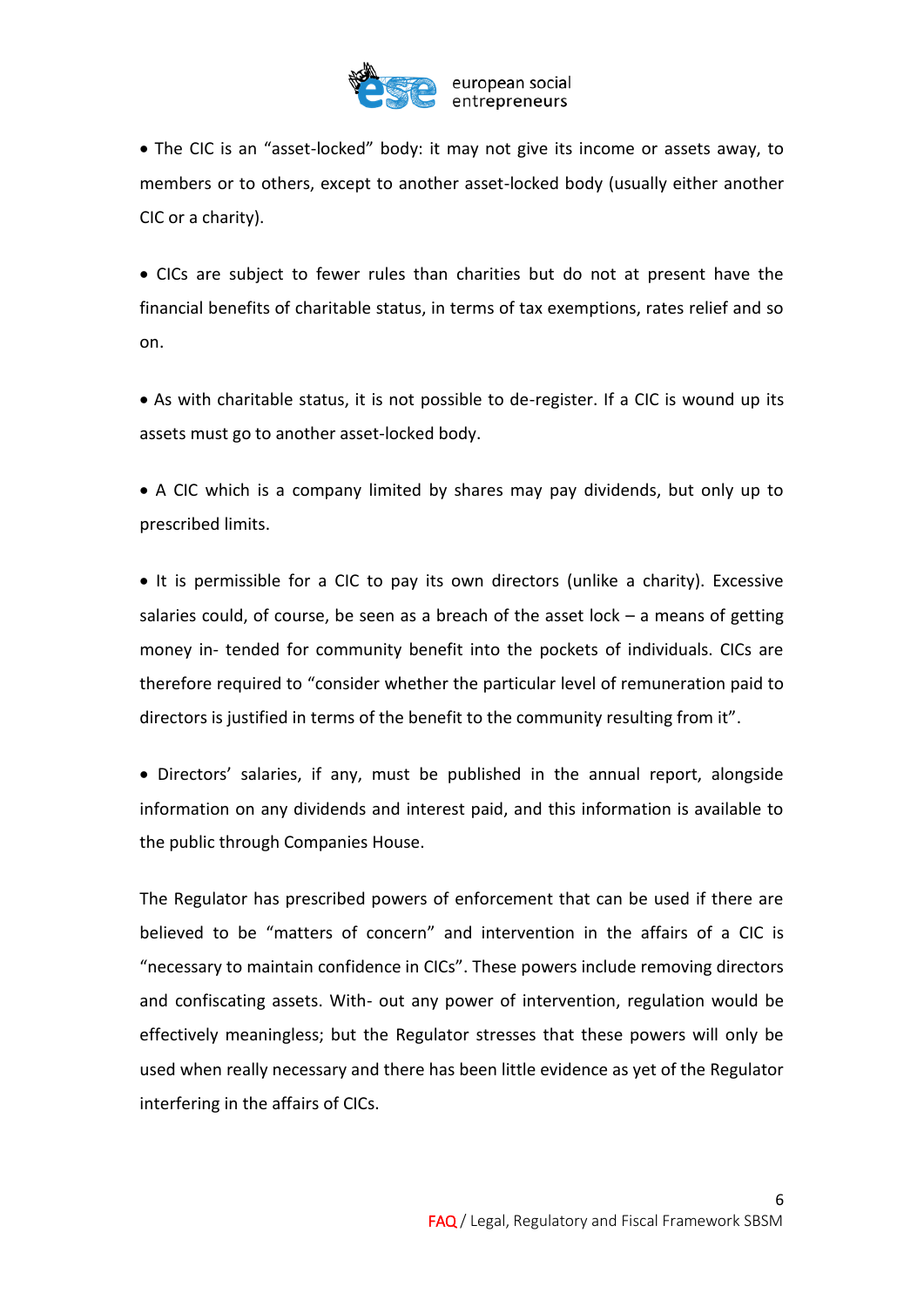

#### <span id="page-6-0"></span>**5. How social enterprises are treated under tax law in your country? Are there any tax incentives for social enterprises? If yes, which?**

Employees of social businesses are taxed like any other worker in the UK. CICs, CLGs and charities cannot pay dividends to shareholders and therefore cannot pay Corporation Tax. Earnings of everyone involved in the social business sector are taxed according to normal rates of personal tax. As previously mentioned charities maybe exempt from Value Added Tax. Dividends for CIC shareholders maybe eligible for Corporation Tax if (1) their value exceeds £40,000 and (2) the CIC developed from a PLC.

#### <span id="page-6-1"></span>**6. Procurement: Any special provision for social enterprises? Please describe.**

None -they are taxed and treated just like a business. There maybe some closed calls for funding programmes that are only available to social businesses but these are a small number. There are Trusts and Associations that may have grants for the social business sector. Normally they would compete for tenders and apply for grants without any advantage over government organisations or private companies.